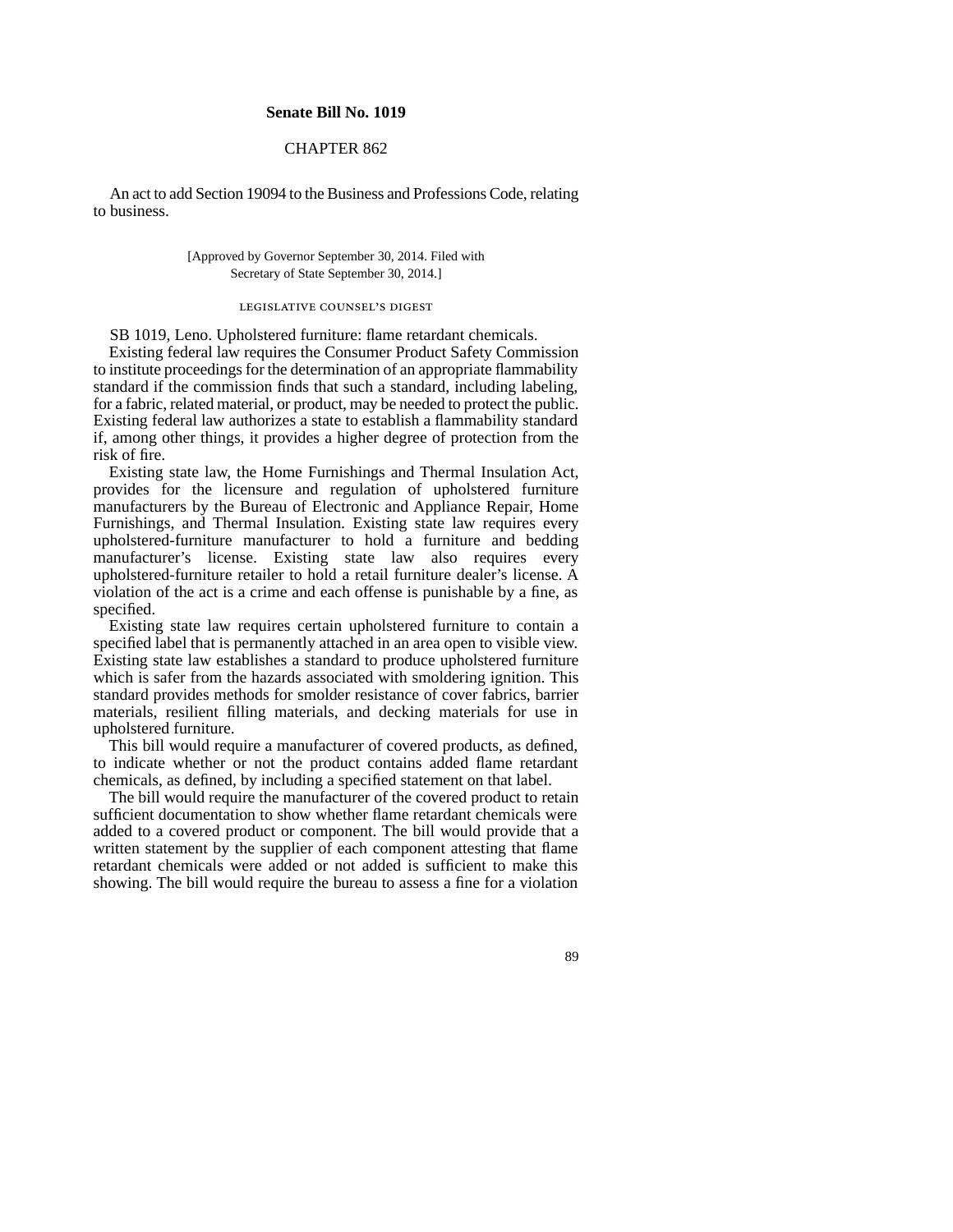of the documentation requirement or for failure to provide, upon request, the required documentation to the bureau, as specified.

The bill would require a manufacturer of a covered product sold in California, upon request, to provide to the bureau, within 30 days of the request, documentation establishing the accuracy of the flame retardant chemical statement on the label. The bill would require the bureau to provide the Department of Toxic Substances Control with samples of the covered product or components thereof sold in California from products marked "contain NO added flame retardant chemicals" for testing for the presence of added flame retardant chemicals, as specified. If the department's testing shows that a covered product labeled as "contain NO added flame retardant chemicals" is mislabeled because it contains added flame retardant chemicals, the bill would require the bureau to assess fines for violations against manufacturers of the covered product and component manufacturers, as specified.

The bill would require the bureau to make information about any citation issued pursuant to its provisions available to the public on its Internet Web site. The bill would also make it the duty of the bureau to receive consumer complaints.

The bill would authorize the bureau to adopt regulations to carry out these provisions.

Because a violation of the bill's requirements would be a crime, the bill would impose a state-mandated local program.

The California Constitution requires the state to reimburse local agencies and school districts for certain costs mandated by the state. Statutory provisions establish procedures for making that reimbursement.

This bill would provide that no reimbursement is required by this act for a specified reason.

## *The people of the State of California do enact as follows:*

SECTION 1. The Legislature finds and declares all of the following:

(a) In 1975, California implemented Technical Bulletin 117, which requires that materials, such as polyurethane foam, used to fill furniture be able to withstand a small open flame for at least 12 seconds.

(b) Flame retardant chemicals are used widely in upholstered furniture to meet the flame retardant standards of the Bureau of Electronic and Appliance Repair, Home Furnishings, and Thermal Insulation's Technical Bulletin 117.

(c) People are exposed to flame retardant chemicals in multiple ways, including when the chemicals migrate from furniture and other consumer products into air and dust in the home or workplace.

(d) Some of these chemicals can persist in the environment, bioaccumulate in people and animals, and have been shown to cause adverse developmental effects in animals and humans.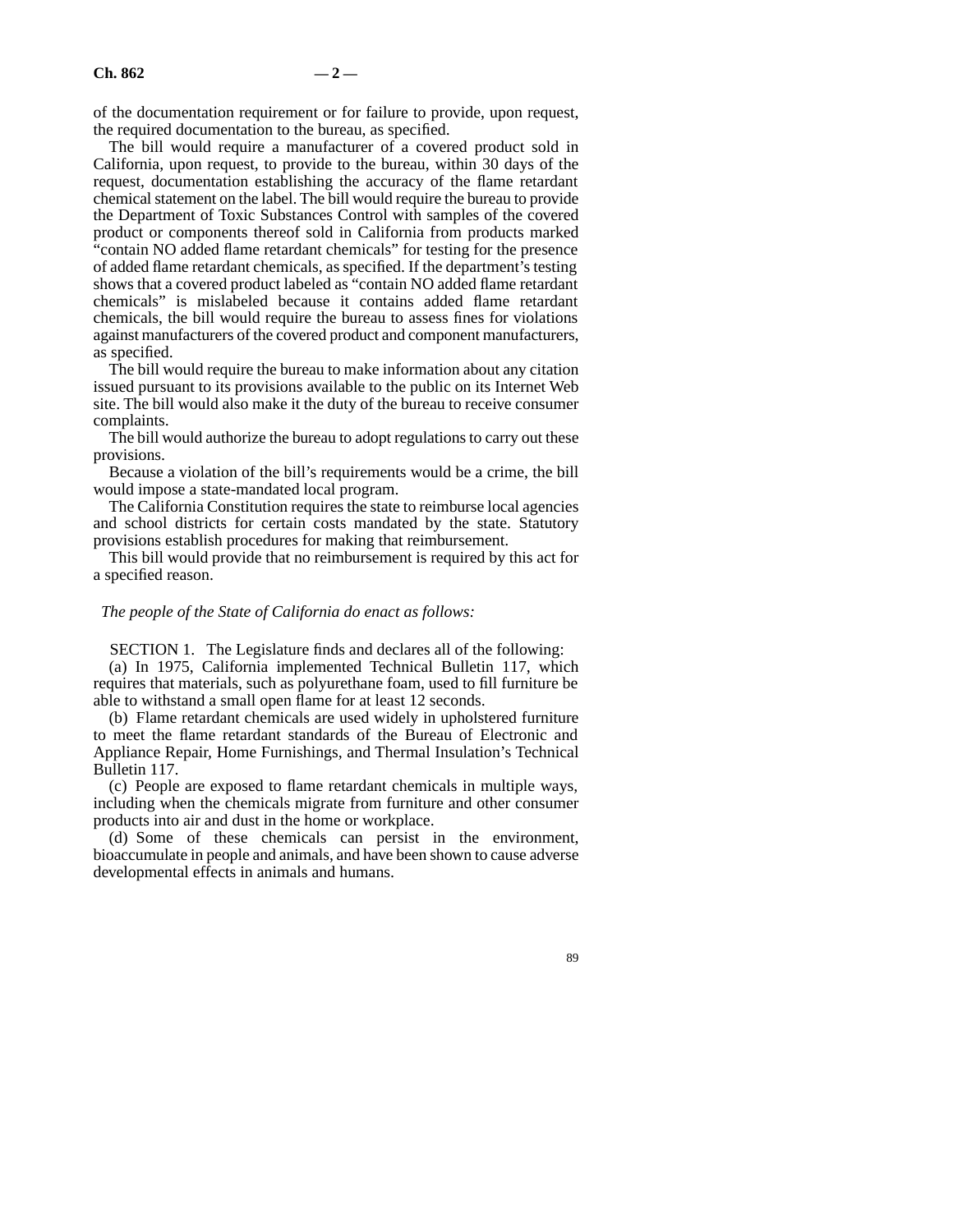(e) A study by the California Environmental Protection Agency found that women in California have much higher levels of toxic flame retardants in their breast tissue than women in other states and countries. Studies published in the journal of Environmental Research show that children in California have much higher levels of flame retardant chemicals than children elsewhere in the country.

(f) A study published in the Journal of Occupational and Environmental Medicine concluded that firefighters have a significantly elevated risk of cancer that may be attributed to toxic chemicals they inhale, including flame retardants.

(g) Various studies have linked exposure to flame retardants to cancer, lower IQs and attention problems, male infertility, male birth defects, and early puberty in girls.

(h) In 2012, Governor Brown asked the Bureau of Electronic and Appliance Repair, Home Furnishings, and Thermal Insulation to review the state's four-decade-old flammability standards and recommend changes to reduce toxic flame retardants while continuing to ensure fire safety.

(i) The Bureau of Electronic and Appliance Repair, Home Furnishings, and Thermal Insulation concluded that "studies show that fire retardant (FR) tested foam does not provide a meaningful difference in egress time from non-FR foam and increases smoldering propensity." In 2013, the Bureau of Electronic and Appliance Repair, Home Furnishings, and Thermal Insulation promulgated regulations revising Technical Bulletin 117 to allow furniture manufacturers to meet a smoldering standard. The revised Technical Bulletin 117-2013 provides improved fire safety standards without the use of flame retardant chemicals.

(j) Technical Bulletin 117-2013 can be met with or without the use of flame retardant chemicals, but consumers currently have no way to know whether flame retardant chemicals have been added to the product.

(k) Consumers want to be able to exercise an informed choice and buy products that are not only safer for themselves and their families, but are products that will also keep our firefighters safer.

(*l*) It is, therefore, the intent of the Legislature in enacting this measure to provide California consumers clear information about the furniture products they are purchasing, specifically concerning compliance with fire safety standards and the absence or presence of added flame retardant chemicals.

SEC. 2. Section 19094 is added to the Business and Professions Code, to read:

19094. (a) For the purposes of this section, the following definitions shall apply:

(1) "Component" means the separate constituent parts of upholstered furniture sold in California, as identified in Technical Bulletin 117-2013, specifically cover fabrics, barrier materials, resilient filling materials, and decking materials.

(2) "Covered products" means any flexible polyurethane foam or upholstered or reupholstered furniture sold in California that is required to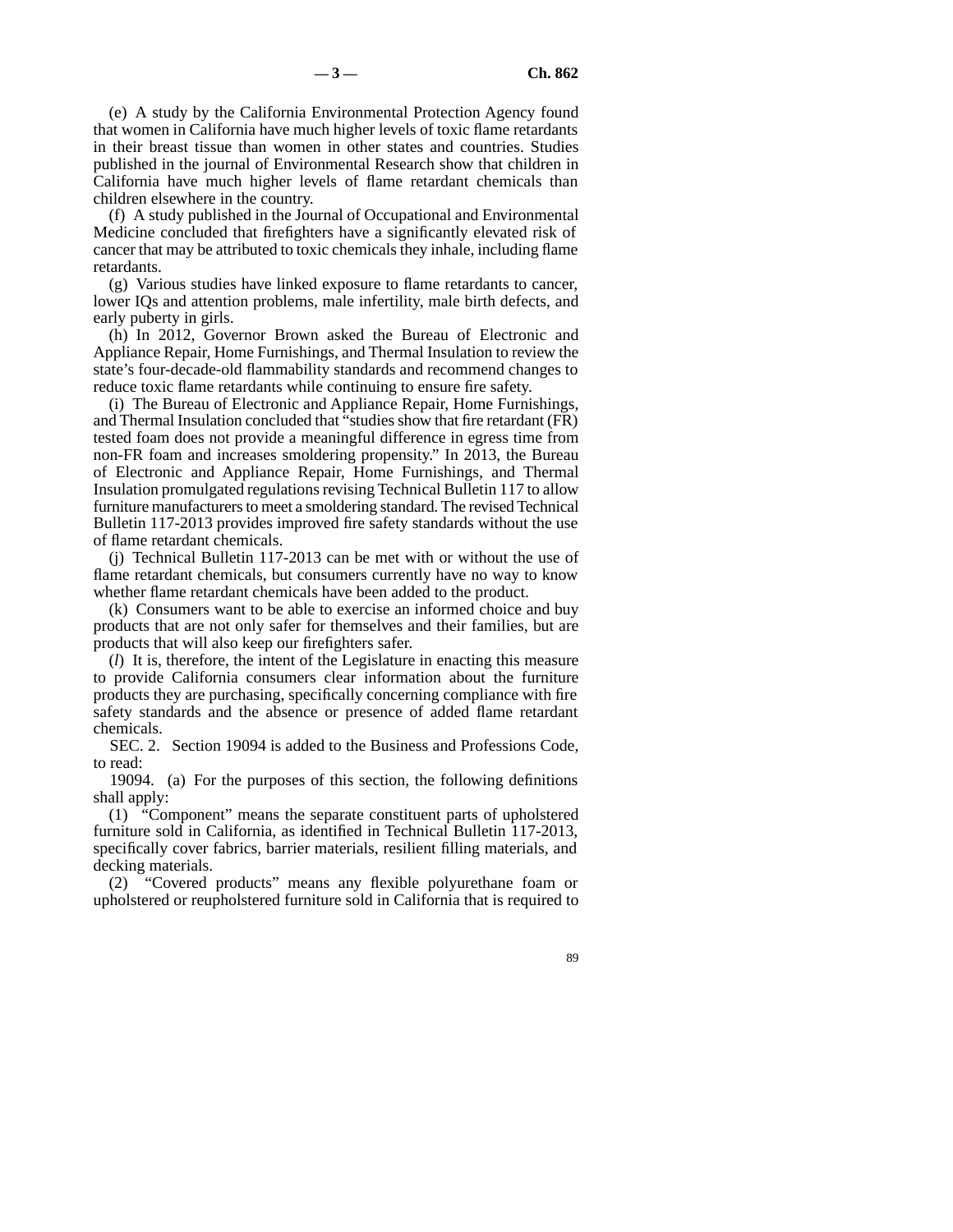meet the test requirements set forth in Technical Bulletin 117-2013, entitled "Requirements, Test Procedure and Apparatus for Testing the Smolder Resistance of Materials Used in Upholstered Furniture."

(3) "Flame retardant chemical" means any chemical or chemical compound for which a functional use is to resist or inhibit the spread of fire. Flame retardant chemicals include, but are not limited to, halogenated, phosphorous-based, nitrogen-based, and nanoscale flame retardants, flame retardant chemicals listed as "designated chemicals" pursuant to Section 105440 of the Health and Safety Code, and any chemical or chemical compound for which "flame retardant" appears on the substance Safety Data Sheet (SDS) pursuant to Section  $1910.1200(g)$  of Title 29 of the Code of Federal Regulations.

(4) "Chemical" means either of the following:

(A) An organic or inorganic substance of a particular molecular identity, including any combination of those substances occurring, in whole or in part, as a result of a chemical reaction or occurring in nature, and any element, ion, or uncombined radical, and any degradate, metabolite, or reaction product of a substance with a particular molecular identity.

(B) A chemical ingredient, which means a substance comprising one or more substances described in subparagraph (A).

(5) "Molecular identity" means the substance's properties listed below:

- (A) Agglomeration state.
- (B) Bulk density.
- (C) Chemical composition, including surface coating.
- (D) Crystal structure.
- (E) Dispersability.
- (F) Molecular structure.
- (G) Particle density.
- (H) Particle size, size distribution, and surface area.
- (I) Physical form and shape, at room temperature and pressure.
- (J) Physicochemical properties.
- (K) Porosity.
- (L) Solubility in water and biologically relevant fluids.
- (M) Surface charge.
- (N) Surface reactivity.

(6) "Added flame retardant chemicals" means flame retardant chemicals that are present in any covered product or component thereof at levels above 1,000 parts per million.

(7) "Department" means the Department of Toxic Substances Control.

(8) "Consumer Price Index" means the Consumer Price Index for All Urban Consumers published by the Bureau of Labor Statistics.

(b) (1) A manufacturer of covered products shall indicate whether or not the product contains added flame retardant chemicals by including the following "flame retardant chemical statement" on the label described in Section 1374.3 of Title 4 of the California Code of Regulations for covered products: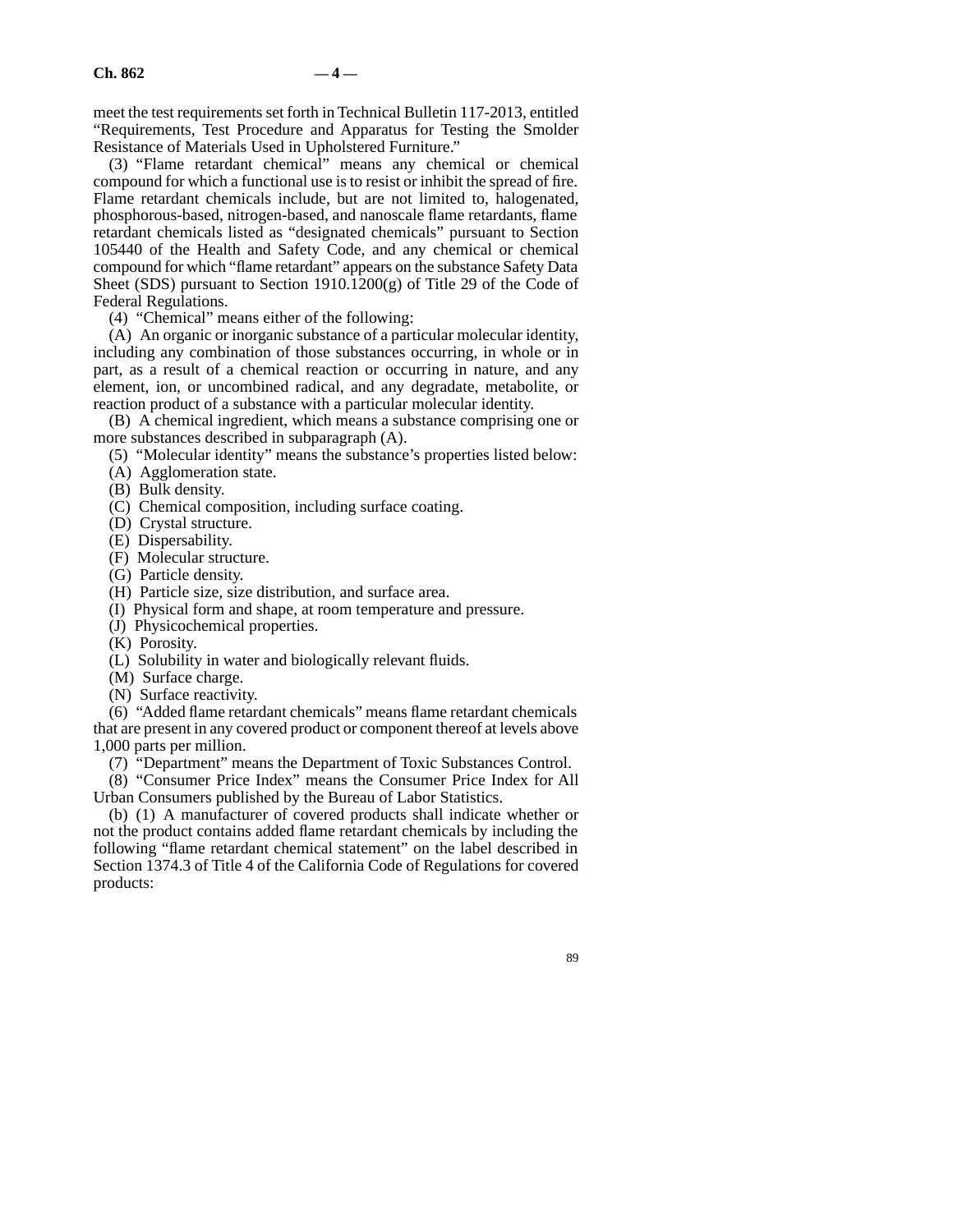"The upholstery materials in this product:

\_\_\_\_\_contain added flame retardant chemicals

\_\_\_\_\_contain NO added flame retardant chemicals

The State of California has updated the flammability standard and determined that the fire safety requirements for this product can be met without adding flame retardant chemicals. The state has identified many flame retardant chemicals as being known to, or strongly suspected of, adversely impacting human health or development."

A manufacturer of covered products shall indicate the absence or presence of added flame retardant chemicals by placing an "X" in one of the appropriate blanks.

 $(2)$  This statement shall be included in the label described in Section 1374.3 of Title 4 of the California Code of Regulations in accordance with the bureau's regulations for that label. The statement need not be in all capital letters, and shall follow the statement required by Section 1374.3 of Title 4 of the California Code of Regulations.

(c) (1) The manufacturer of the covered product sold in California shall retain documentation to show whether flame retardant chemicals were added. A written statement by the supplier of each component covered by Technical Bulletin 117-2013 attesting either that flame retardant chemicals were added or not added shall be sufficient documentation.

(2) The bureau shall ensure compliance with the labeling and documentation requirements in this section.

(3) (A) Upon request, a manufacturer of a covered product sold in California shall provide to the bureau, within 30 days of the request, documentation establishing the accuracy of the flame retardant chemical statement on the label required by subdivision (b).

(B) The bureau shall assess fines of not less than two thousand five hundred dollars (\$2,500) but not more than fifteen thousand dollars (\$15,000) in accordance with the factors described in subdivision (d) for the failure of the manufacturer of the covered product to maintain the documentation required by this section, or for the failure of the manufacturer of the covered product to provide, upon request, the documentation required by this section to the bureau. These fines shall replace any other fines in this article for a violation of the documentation requirements of this section. This subparagraph does not alter or amend any other penalty otherwise imposed by this article.

(C) A manufacturer of covered products and component suppliers shall be jointly and severally liable for violations of the documentation required in this section.

(D) (i) The bureau shall provide the Department of Toxic Substances Control with a selection of samples from covered products marked "contain NO added flame retardant chemicals" for testing for the presence of added flame retardant chemicals. The samples shall be from the components identified in paragraph (1) of subdivision (a). The bureau shall select samples based on consultation with the department, taking into account a range of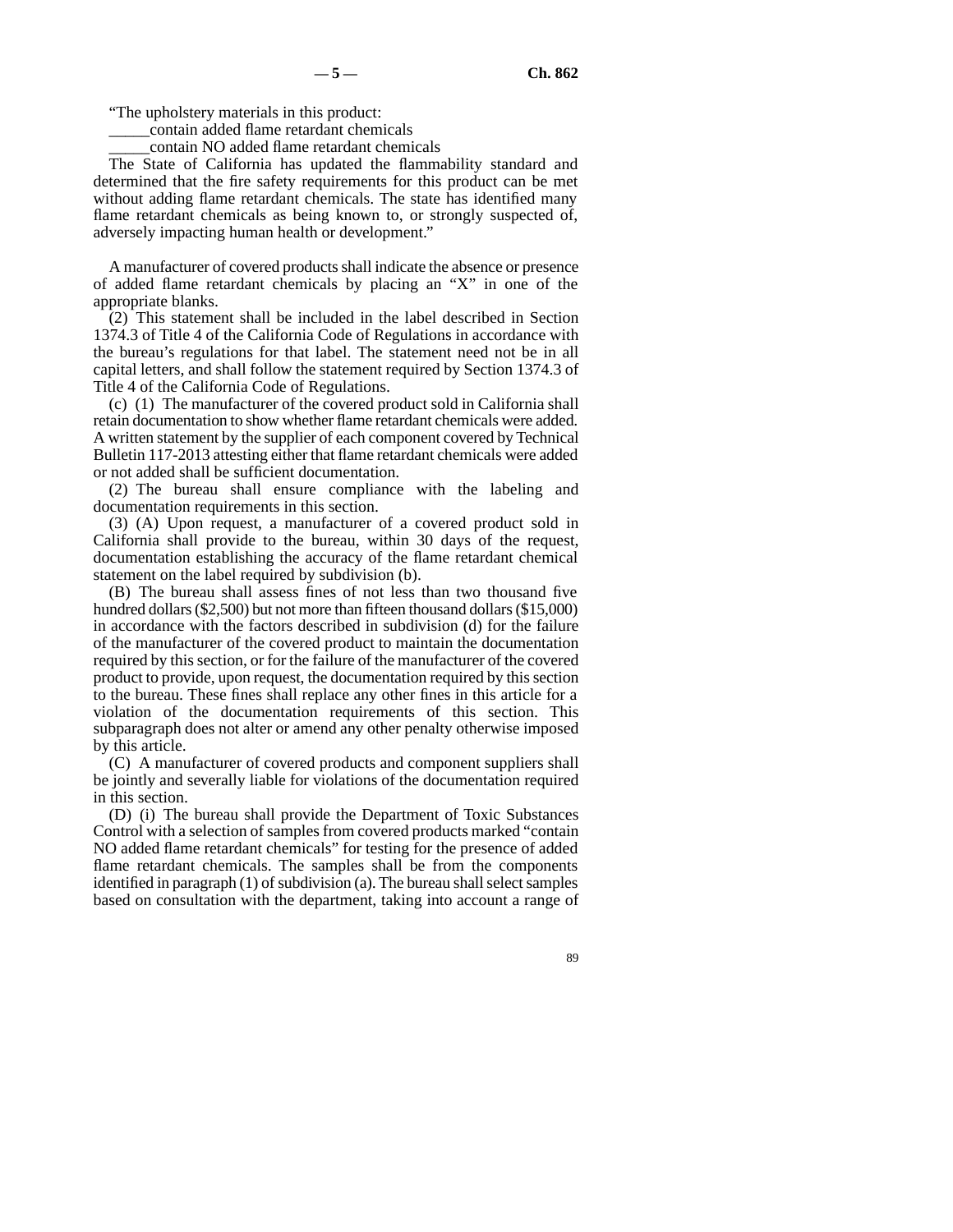manufacturers and types of covered products. The bureau and the department shall consult on the tests to be conducted by the department. The department shall provide the results of any completed test to the bureau. The bureau shall reimburse the department for the cost of testing for the presence of added flame retardant chemicals in covered products marked "contain NO added flame retardant chemicals".

(ii) No later than August 1 of each fiscal year, the bureau shall assess available resources and determine the number of tests to be conducted in the corresponding fiscal year, pursuant to this subparagraph.

(E) (i) If the department's testing shows that a covered product labeled as "contain NO added flame retardant chemicals" is mislabeled because it contains added flame retardant chemicals, the bureau may assess fines for violations against manufacturers of the covered product and component manufacturers to be held jointly and severally liable for the violation.

(ii) A fine for a violation of this subparagraph relating to mislabeling shall be assessed in accordance with the factors described in subdivision (d) and the following schedule:

(I) The fine for the first violation shall be not less than one thousand dollars (\$1,000) but not more than two thousand five hundred dollars (\$2,500).

(II) The fine for the second violation shall be not less than two thousand five hundred dollars (\$2,500) but not more than five thousand dollars (\$5,000).

(III) The fine for the third violation shall be not less than five thousand dollars (\$5,000) but not more than seven thousand five hundred dollars (\$7,500).

(IV) The fine for any subsequent violation shall be not less than seven thousand five hundred dollars (\$7,500) but not more than ten thousand dollars (\$10,000).

(iii) The fines in clause (ii) shall replace any other fines in this article for a violation of the testing requirements of this section. This clause does not alter or amend any other penalty otherwise imposed by this article.

(iv) If the department's testing shows that a covered product labeled as "contain NO added flame retardant chemicals" is mislabeled because it contains added flame retardant chemicals, in addition to a fine or any other request, the bureau may request that the label required by subdivision (b) for covered products that belong to the same stock keeping unit (SKU) currently produced by the manufacturer be corrected to reflect that flame retardant chemicals are added to the covered product.

(v) If the department's testing shows that a covered product labeled as "contain NO added flame retardant chemicals" is mislabeled because it contains added flame retardant chemicals, in addition to a fine or any other request, the bureau may request additional testing of more products belonging to the same stock keeping unit (SKU) at the manufacturer's expense to verify the accuracy of the label required by subdivision (b) for covered products if the manufacturer wishes to retain the "contain NO added flame retardant chemicals" designation on the label required by subdivision (b).